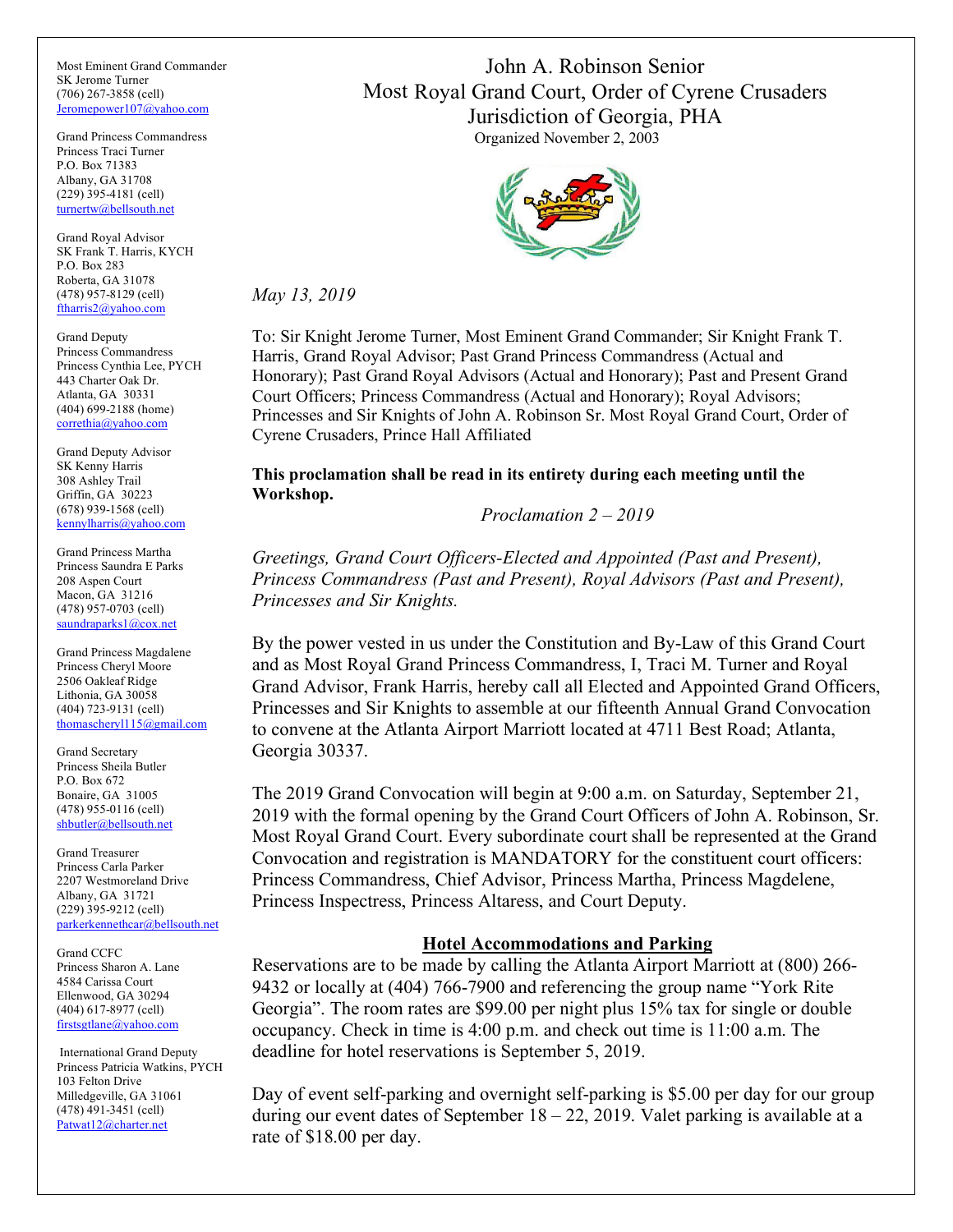### **Registration**

The registration cost for the session will be \$225.00 for all three houses; \$175.00 for two houses; and \$90 for one house. All registrations include lunch and a banquet ticket. Late and on-site registration prices for all three houses is \$285.00; two houses \$210.00; one house \$140.00. Late and on-site registrations include lunch and a banquet meal; however, neither a souvenir bag nor souvenir journal is guaranteed for late or on-site registrations. The cost of an additional lunch ticket is \$35.00 and \$45.00 for an extra banquet ticket. All attendees must register and registrations must be received or postmarked by the **August 31, 2019** deadline. Checks and money orders are to be made payable to Most Ancient Grand Court and mailed along with the registration form to:

# **Heroine Kisha D. West 2300 Beecher Road, SW Atlanta, Georgia 30311-2512**

All Past Most Royal Grand Princess Commandresses, Past Grand Advisors, the Grand Secretary, The Grand Treasurer, and all sitting heads of houses are **GRATIS** for the Grand Convocation and are asked to make sure their names are included with their local court's registration.

# **Grand Memorial Services**

The Memorial Services will begin at 8:00 a.m. on Saturday, September 21, 2019 and all participants must be in place by 7:30 a.m. Members of Chinary T. Laster Court #6 will perform the memorial services.

### **Necrology**

Princess Commandresses and Court Secretaries are to send the names of deceased Cyrenes and Knights for the period of September 2018 through August 2019 to **Grand Secretary, Princess Sheila Butler**, no later than September 3, 2019 for the member's names to be included in the Memorial Services.

# **Reception of Guests**

The reception of our guests from other jurisdictions and the Georgia Circle of Love will be on Saturday, September 21, 2019 at 10:45 a.m.

# **Annual Joint Banquet**

The Annual Joint Banquet will be held on Saturday, September 21, 2019 at 7:30 p.m. Formal attire is to be worn. Extra banquet tickets can be purchased for your friends and family for \$45.00 per guest.

# **Souvenir Journal**

Each Court is asked to purchase an ad to be included in the Souvenir Journal commemorating this session. The attached ad contract is to be submitted with each ad and emailed to **Steven Evans-El** at [el.moroc7@gmail.com.](mailto:el.moroc7@gmail.com)

#### **Vendors**

Vendor inquiries are to be referred to **Joel Mends, Sr.,** and his contact information is: 428 Bramlett Way Powder Springs, Georgia 30127 (707) 256-2634 [jmends32@yahoo.com](mailto:jmends32@yahoo.com)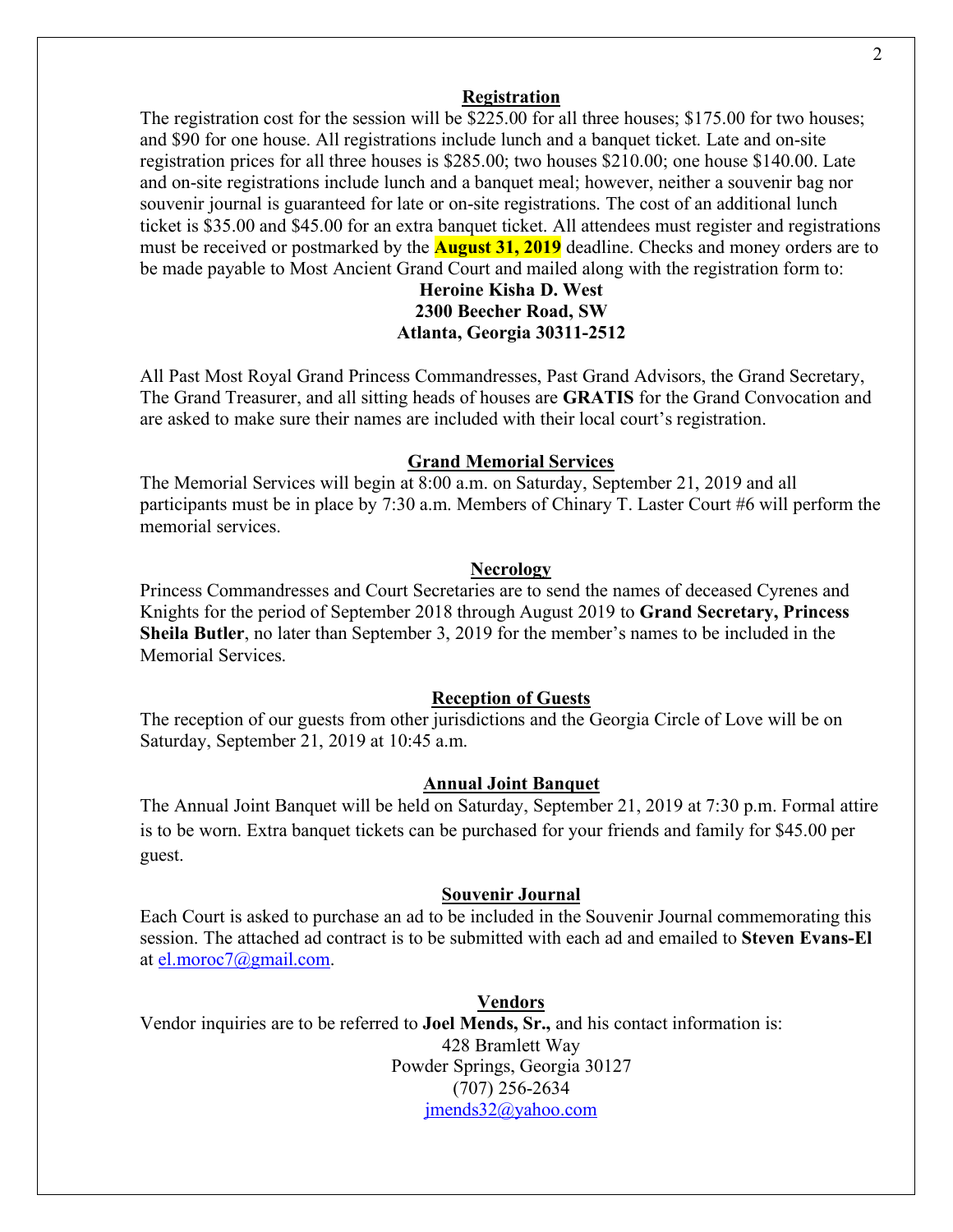# **Grand Convocation Goody Bags**

The Grand Court will take care of snack/goodie bags for the 2019 Grand Convocation.

### **2019 Annual Report**

The Grand Secretary, Princess Sheila Butler, reminded each Court of the May 15, 2019 deadline to postmark the Annual Report. **All reports NOT postmarked by May 15th will incur a late fee of \$50.00.** Please fill out the report in its entirety and return it to the **Grand Secretary, Princess Sheila Butler**, via U. S. Mail: P.O. Box 672; Bonaire, GA 31005. Make your check payable to: **John A. Robinson Sr. Most Royal Grand Court** for the amount of the Annual Return. Please do not alter the report. Send a copy **ONLY** of the Annual Report to:

1 – Most Royal Grand Princess Commandress, Princess Traci Turner P. O. Box 71383 Albany, Georgia 31708 2 – Most Royal Advisor, Frank Harris

 P.O. Box 283 Roberta, GA 31078

## **Grand Committees**

Attached is a list of the 2019 Grand Court Committees. Committee Chairs are to contact their committee members BEFORE the Grand Convocation on September 21, 2019 and prepare a written report to be sent to the **Most Royal Grand Princess Commandress, Princess Traci Turner**: P. O. Box 71381; Albany, Georgia 31708 by **September 1, 2019**. This can be done through face-to-face interaction, conference calls, emails, text messages, etc. It is very important that you meet with your committee members and send a written report to the Most Royal Grand Princess Commandress by the deadline so I can make ALL copies for the Grand Convocation.

# **Princess of the Year**

Princess of the Year information should be sent to Princess Lethonia Bennekin by September 3, 2019.

P.O. Box 3568

Eatonton, GA 31024

# **2019 Annual Workshop**

Thanks to all who attended the annual workshop in Macon, Georgia on January 18-19, 2019. I was very pleased with the level of instructions displayed in the individual mini-workshops and the deputy's instructional sessions. It was a great learning experience for all who attended. Kudos to Chinary T. Laster Court #6 for hosting the Annual Workshop. Job Well Done!!

### **Grand Court Queen**

**Congratulations!!! Princess Edna Harper** on becoming the 2019 Grand Court Queen. Princess Edna Harper will represent the Jurisdiction of Georgia in Irving, Texas on June 25-29, 2019 for the International Grand Court Cyrene Crusaders Annual Grand Convocation. Princess Edna Harper needs the support of the Jurisdiction of Georgia to raise funds to represent at the International Grand Convocation. She has solicited ads from several members as well as I emailed all Grand Court Officers, elected and appointed, asking them to purchase an ad for \$15. If you did not get a chance to purchase a \$15 ad, Princess Harper will be accepting donations up until June 22, 2019. You can contact Princess Harper via email: [misscat97@yahoo.com](mailto:misscat97@yahoo.com) or call at (229) 322-8658. You can mail donations to Princess Harper at:

> P. O. Box 129 Vienna, Georgia 31092